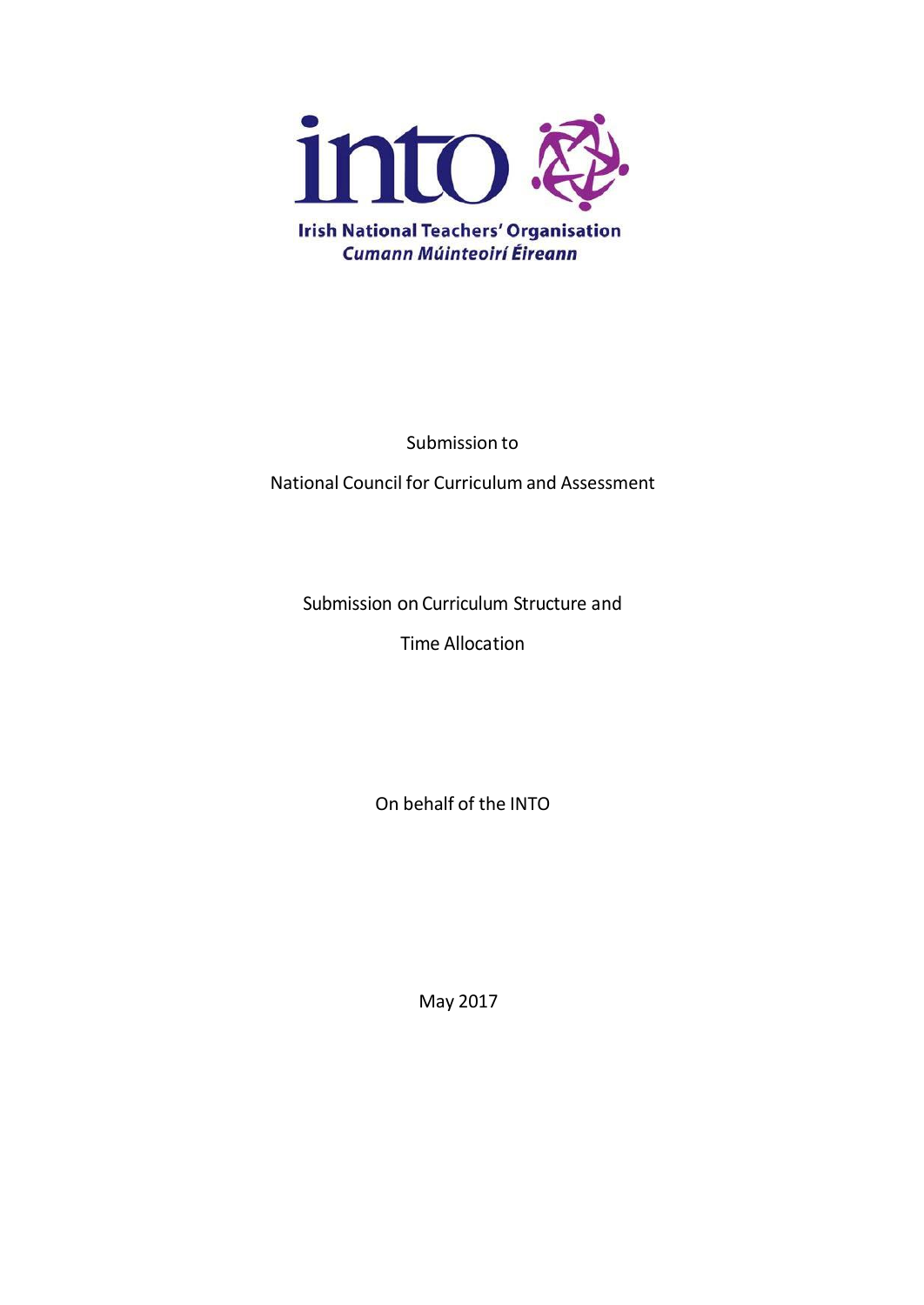#### **Introduction**

The INTO welcomes the opportunity to engage with the NCCA consultation on Curriculum Structure and Time Allocation. To inform its position the INTO organised consultation sessions with teachers. Meetings were held in 13 INTO Districts between March and April 2017, facilitated by teachers and members of the INTO Education Committee. The INTO also held a Saturday seminar in Galway. In total, approximately 400 teachers attended the various consultations. In addition, five written submissions were received from individual teachers. The proposals were also discussed by the INTO Education Committee and the Executive Committee.

In light of the significance of the teacher's voice in policy, the INTO supports the partnership approach to curriculum involving the education partners. Teachers also welcomed the consultation process and the opportunity to share their views and concerns regarding the proposals.

The rationale for changing the curriculum structure and for re-organising time is not clear to teachers. These developments, therefore, are perceived as unnecessary change. Teachers were critical of the sequence of recent curriculum developments. There was a strong view that proposals around restructuring the curriculum and revising time allocations should have preceded the development of the revised language and mathematics curricula.

Teachers' responses to further proposals concerning curriculum must be seen in the light of the plethora of developments and initiatives that have been introduced to schools over the last number of years. Teachers will need to be convinced that there are benefits associated with change before they are willing to embrace new developments.

## **The proposed models for curriculum structure**

There was a view that by presenting two options for curriculum restructuring the exploration of alternatives was restricted. Teachers also found it challenging to be definitive in the absence of proposed content such as themes, curricular areas and subjects.

While there was some debate as to whether a two- or three-stage model would best suit the Irish context, there was general agreement that an incremental model, using a differentiated curriculum structure, could potentially provide more flexibility at the junior end of the school and in moving from the junior classes to the senior classes. It was acknowledged that the differentiated approach is particularly suitable for multi-grade classrooms. An incremental model could also promote more inclusion for children with SEN and EAL.

The suitability of the proposed models depends on the context of the school. The two-stage model is deemed particularly appropriate for two-teacher schools and junior/senior schools.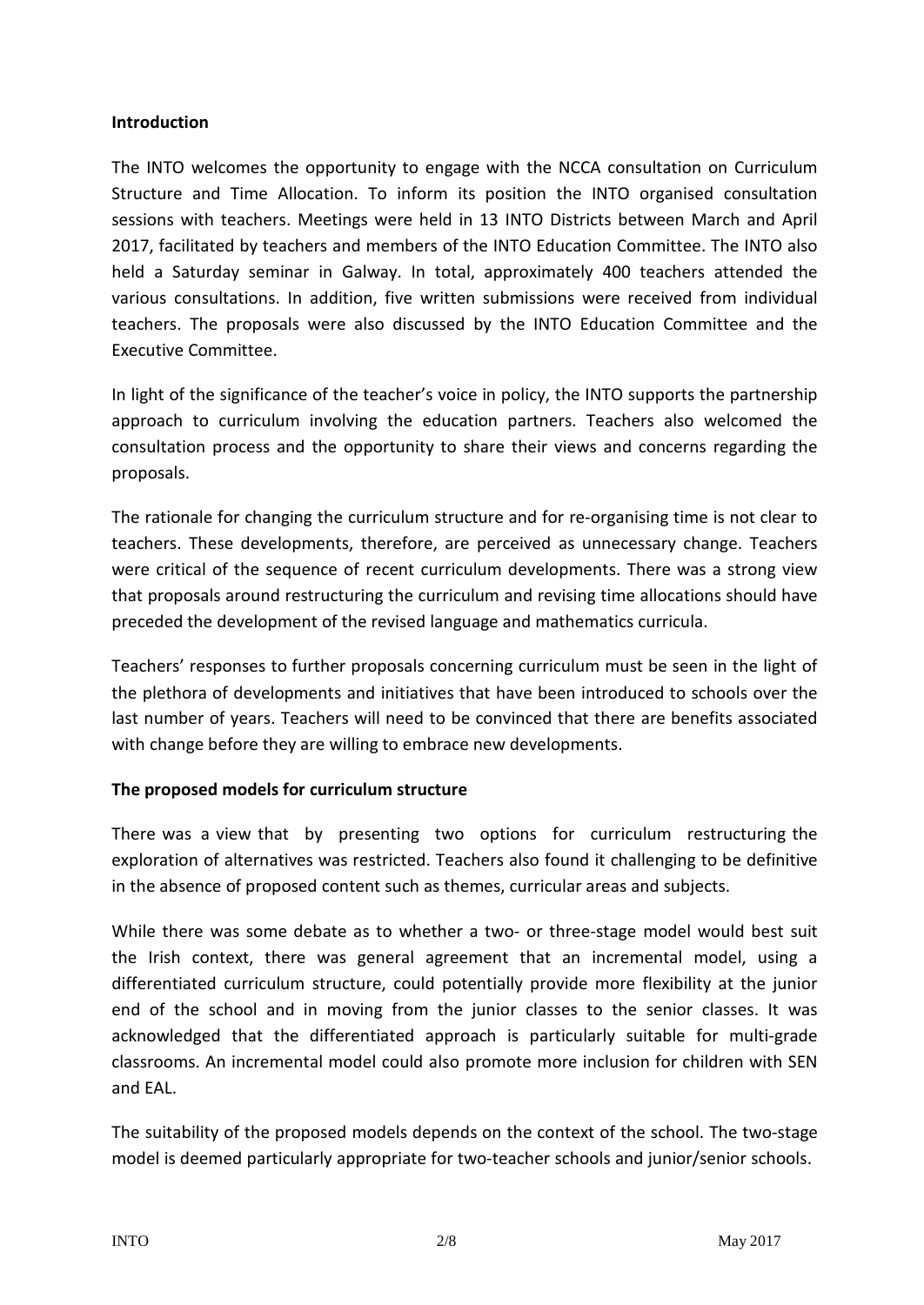However, there is concern that the two-staged model is too broad with insufficient structure that could result in dilution of the current curriculum in the junior classes. Teachers acknowledge that the three-stage model would allow for natural and incremental progression of learning across the stages.

There is also support for the current four-band model, with some adjustments to the content and structure of the curriculum in the infant classes.

# **The 1999 curriculum**

In general, teachers hold positive views in relation to the 1999 Primary School Curriculum although curriculum overload and increased paperwork are cited as the key barrier to effective implementation. Teachers are of the view that the current curriculum has the right balance of structure and flexibility to allow teachers to use their professional autonomy and judgement. The 1999 curriculum is also celebrated for the attention it devotes to the Arts. The INTO recommends that any restructuring should not compromise the broad and holistic nature of the current curriculum.

Practices of integration, thematic and play-based teaching are already happening within the parameters of the current curriculum and teachers are not convinced that there is a need to restructure the entire curriculum. The primary school curriculum has never been fully resourced to allow for its full and effective implementation. Consideration could be given to the retention of the current four-band model with emphasis on a thematic approach in infants progressing to a subject-based approach. Professional development opportunities in integrative, play-based and thematic teaching would greatly enhance the 1999 curriculum and minimize the challenges of curriculum overload that currently exist.

## **Early Childhood**

Teachers were generally supportive of the need for more linkage between pre-schools and primary schools to ensure continuity of learning and experience. Teachers would welcome more opportunities to share information with the pre-school sector in relation to transitions although they cautioned that it must not put an unreasonable administrative or time burden on teachers and schools. In general, teachers welcomed the idea of the pre-school stage being included as part of stage 1. However, teachers commented on the lack of consistency across pre-schools and the variations in quality and qualifications. In order to maximise the continuity of learning the pupil teacher ratio in infant classes must be significantly reduced.

There is also a concern about the potential impact of the extension of the Early Childhood Care and Education (ECCE) scheme on the primary school. In light of the voluntary nature of the ECCE scheme, there will be variations in the ages and experiences of children entering school. The INTO proposes that consideration should be given to the provision of the second year of the ECCE scheme in the primary school with fully qualified teachers to ensure that continuity be better facilitated. A three-year infant cycle would support children in terms of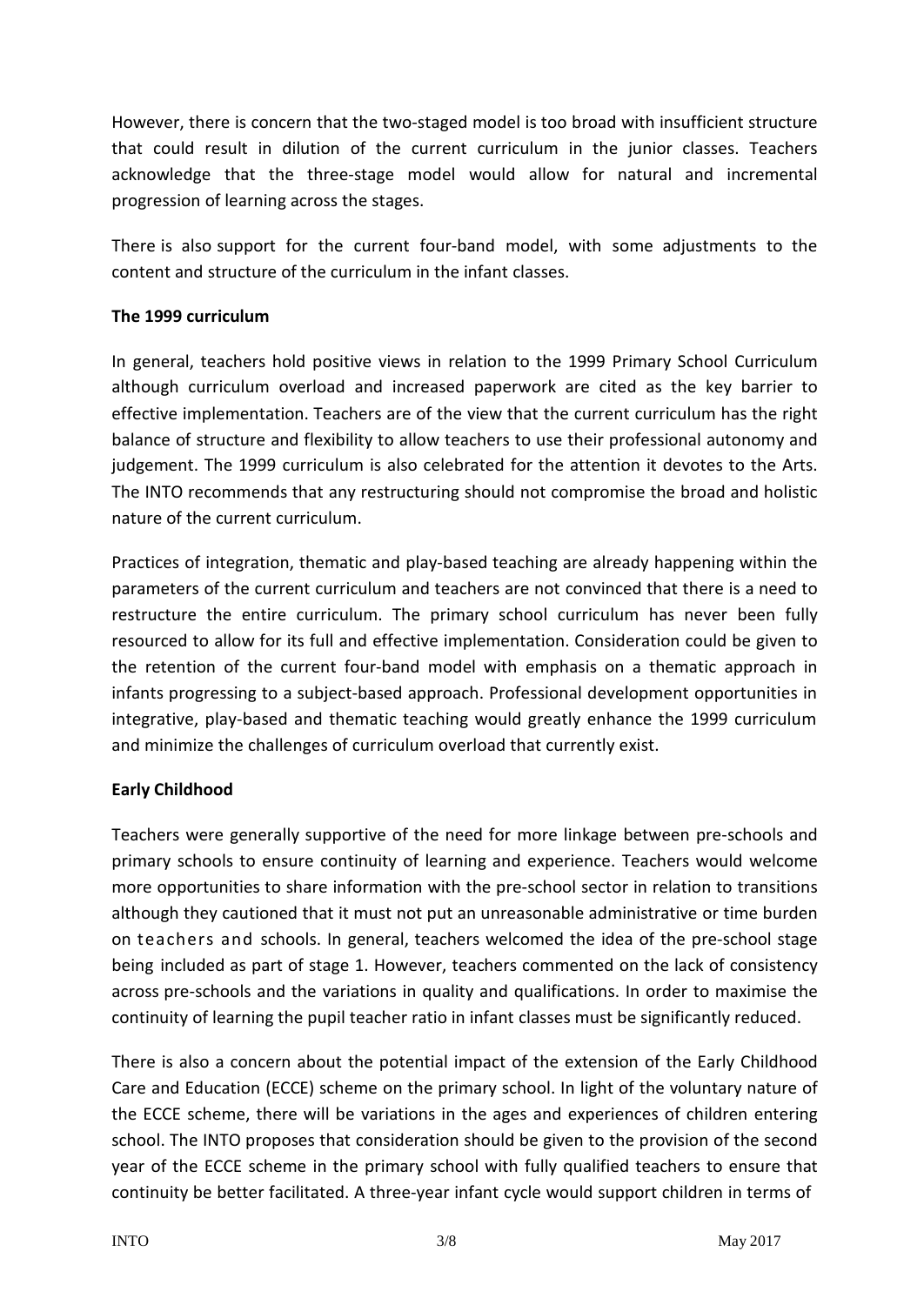their social, self-regulatory and motor skill development, particularly for those children who opt for one year of free preschool.

# **Aistear**

The majority of teachers are not familiar with Aistear, as it was never formally introduced to primary schools. Although many teachers already employ a play-based, thematic and integrative approach to learning in the early years, there has been no comprehensive professional development programme to support teachers in using Aistear and those who are familiar with the framework engaged in professional development at their own expense and in their own time. The INTO is strongly of the view that any proposal for a curriculum structure that is underpinned by Aistear can only be considered when accompanied with a comprehensive professional development programme for teachers and resourcing of materials. Teachers are currently attending professional development in Aistear on a voluntary basis and such an approach cannot be sustained. Those teachers using Aistear within the current curriculum structure face many challenges with time management and content overload.

## **Curricular areas**

Not all teachers are familiar with the concept of curricular areas. They do not think of the current curriculum as structured around curricular areas. Nevertheless, some teachers identify with the current content areas, such as Arts and SESE, and agree that the areas are suitably broad to enable teachers to exercise professional judgement and autonomy. However, there is concern that the more 'marginalized' subjects will be diluted or displaced through a curricular area approach. Teachers outlined that inconsistencies might emerge as schools chose to focus varying degrees of emphasis on different subjects and/or curricular areas.

## **Subjects**

There was strong agreement that subjects have legitimacy in the senior classes as children develop a clearer sense of the integrity of separate subjects and they facilitate a smooth transition to post-primary school. However, there was general consensus that language and mathematics should be core aspects of the curriculum from junior infants onwards.

There was no one definitive view on the best time to introduce a subject-structure. There is some support for continuing a play-based approach in first class with the gradual introduction of subjects between second and fourth class. The stage at which subjects are introduced would depend on the content of any future curriculum. The introduction of subjects could remain flexible based on the school context and may vary depending on the subject. For example, if a school is a senior school, perhaps, the introduction of subjects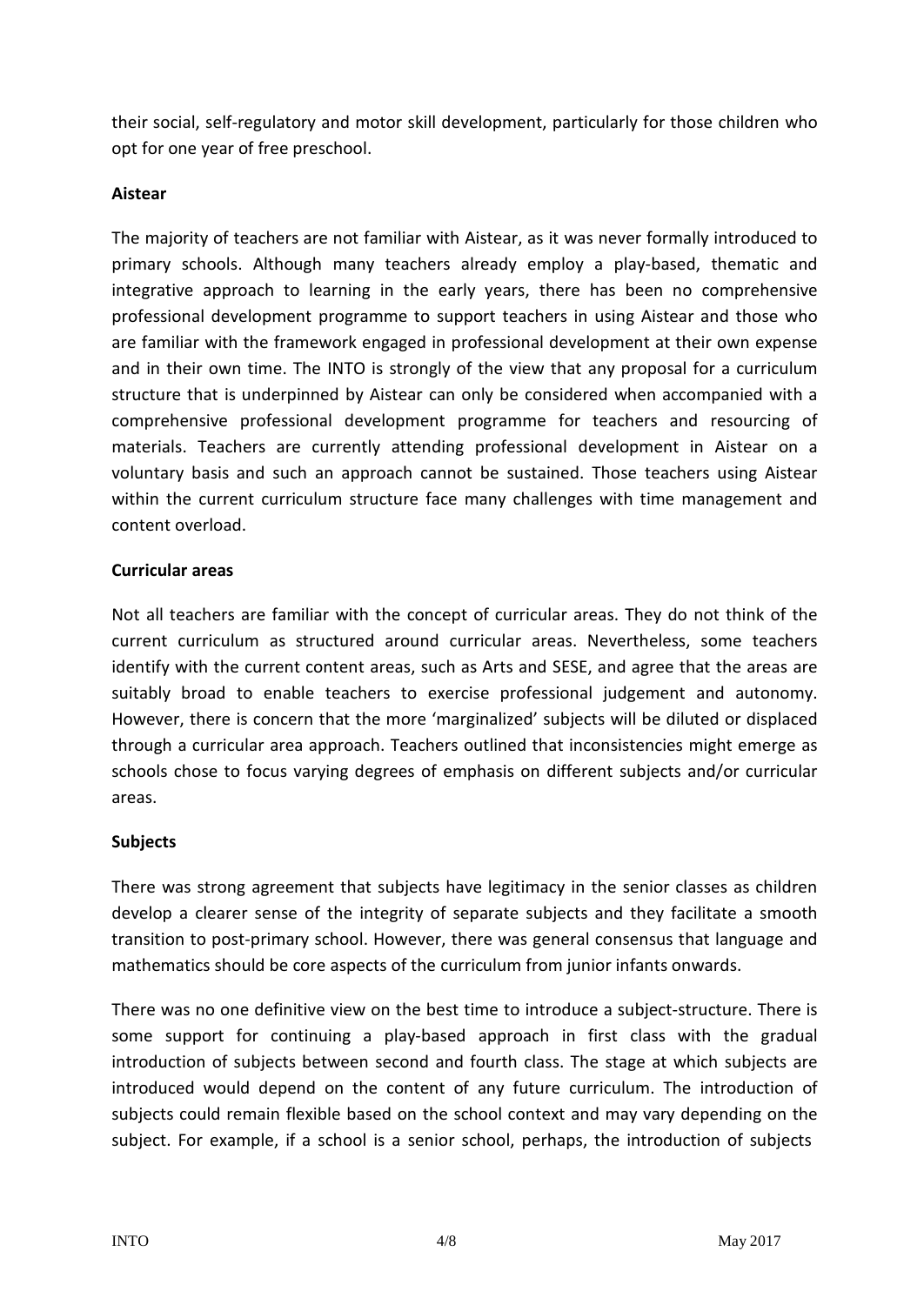would coincide with the first year in the senior school. The topic of subject specialisms in the senior classes arose in the consultations.

# **Organisational and resource supports**

Large classes are a key barrier to successful implementation of any curriculum structure. A reduced pupil teacher ratio is a pre-requisite to any play-based, thematic approach to curriculum The INTO has had a longstanding campaign for smaller class sizes<sup>1</sup>. Consideration should also be given to the provision of classroom assistants in infant classes to facilitate a more active and play-based approach to teaching and learning. In addition, the inclusion of more support teachers would facilitate collaborative teaching and active learning opportunities. At present the learning support/resource teacher occasionally supports the infant teacher in terms of team teaching, station teaching and the implementation of Aistear.

Teachers acknowledge that the CPD provision for the 1999 curriculum was comprehensive. The provision of a comprehensive professional development programme must be a fundamental aspect of any restructuring of the curriculum. Pre-service, in-service and follow up support must accompany any restructuring of the curriculum if it is to be effective. Time for planning and guidelines around a play-based pedagogy and thematic approaches to teaching are essential if any revisions to curriculum are to make a difference in classrooms.

The Department of Education and Skills must provide the appropriate school facilities, including teaching materials and physical space allowing for both indoor and outdoor play. Many Irish classrooms were not originally designed to accommodate a thematic, play-based approach to teaching and many schools would struggle to facilitate such an approach. Many classrooms are over-crowded and are not conducive to play stations as recommended in Aistear. In addition, many classrooms require sufficient storage for resources in the interest of health and safety. Adjusting the curriculum is pointless unless there is a corresponding investment in teachers, school buildings and teaching materials.

Current DES policy on standardised testing in primary schools should be revised in the context of curriculum developments. A thematic, play based approach does not lend itself to the current practice of standardised testing, particularly in second class.

Parents of children in primary schools need to be reassured about what a play-based pedagogy means in primary classrooms. Many parents associate play-based approaches with pre- schools only. Addressing parental expectations will require improved communication and increased information to ensure their co-operation with this approach. In addition, a restructured model will require information to be communicated to pupils already in the system and familiar with the current structure.

<sup>1</sup> INTO (2014) *Room To Bloom*

INTO (2015) *Stand Up For Primary*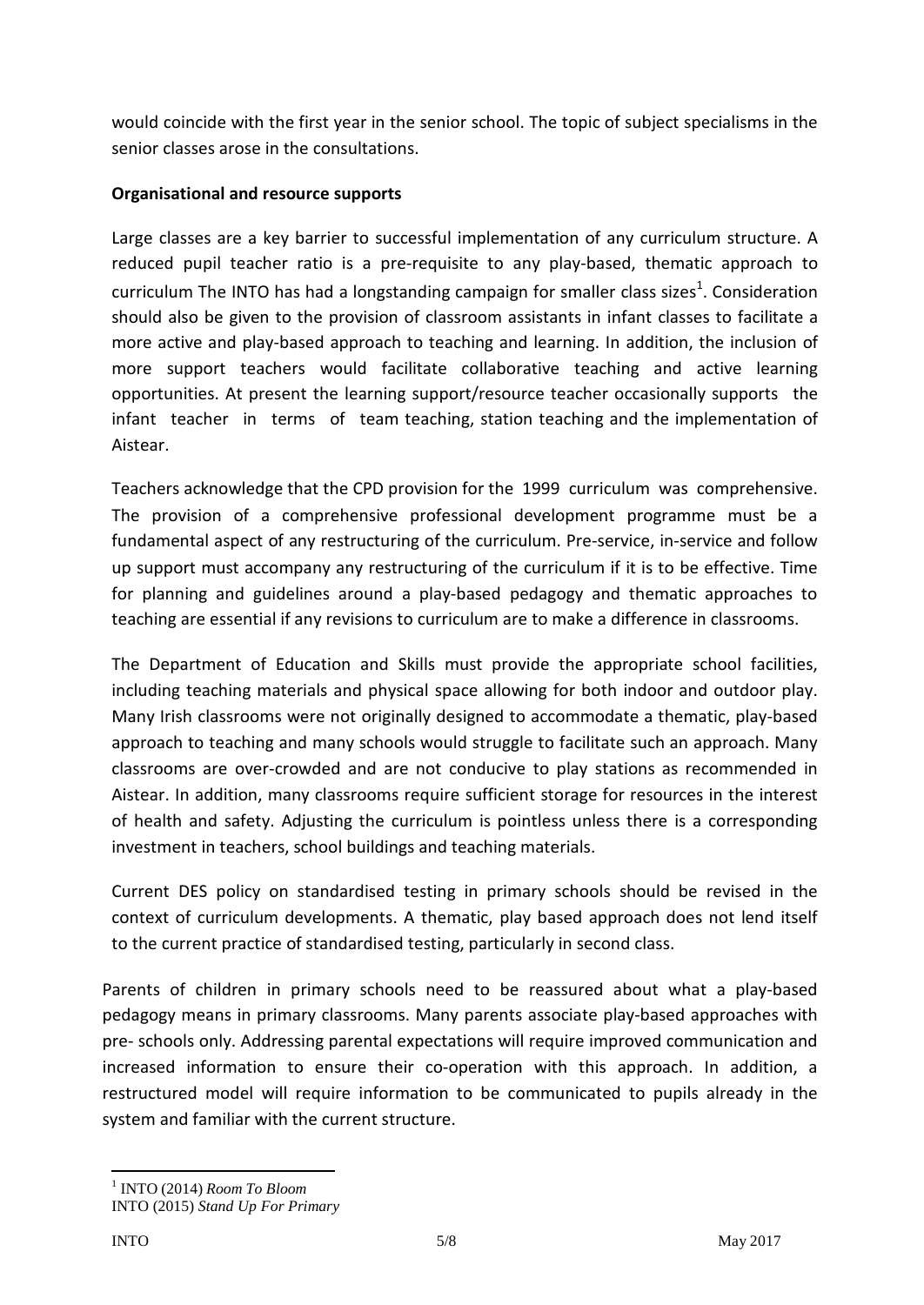#### **New learning**

It was acknowledged that the current curriculum does not reflect the needs of the  $21<sup>st</sup>$ century, such as, mental health and digital literacy skills. There are mixed views among teachers around the promotion of technology as overuse in very young children is impacting on children's communication skills. The INTO proposes that the curriculum should consider the inclusion of wellbeing. There is support among teachers for broader access to programmes, such as Friends for Life, Incredible Years and PAX. However, it is regrettable that substitute cover is not available at present to enable teachers to engage in professional development opportunities for these supports.

In order to create space in the curriculum, it was suggested at several consultations that aquatics should be removed from the PE curriculum considering few schools have access to facilities nearby, thus, imposing a significant time pressure on class timetables. The inclusion of aquatics not only poses a timing issue but also a financial imposition. It was suggested that SESE should be moved to the senior classes and a more thematic approach should be employed in the junior classes. A view emerging from several consultations was that the Arts subjects must be safeguarded in any restructuring to a more thematic basis. There is also support among teachers for retaining the patron's programme in schools.

## **Flexible Time**

In general, teachers were satisfied with the proposed allocation of a minimum of 60% of time for the State curriculum. The allocation of flexible time was widely welcomed. However, the term 'flexible time' doesn't accurately reflect the use of the time, for example, recreation and patron's programme are fixed periods of time with specific time allocations in many schools. Furthermore, assembly time is at the discretion of the principal teacher at local level.

It is anticipated that flexible time would allow more autonomy for the teacher and it would alleviate the pressure of being bound and restricted by weekly timetables. A specific allocation of flexible time would also facilitate engagement with extra-curricular activities and project work in the senior classes. In addition, the flexibility would allow the teacher to encourage agency and child-led learning.

Teachers require flexibility, discretion and autonomy at local level, such as, in the event of a class requiring an intensive period of literacy and numeracy teaching. Teachers felt strongly that they, as professionals, are best placed to determine the time allocation based on their individual class needs and school structure. Any reconsideration of time allocation should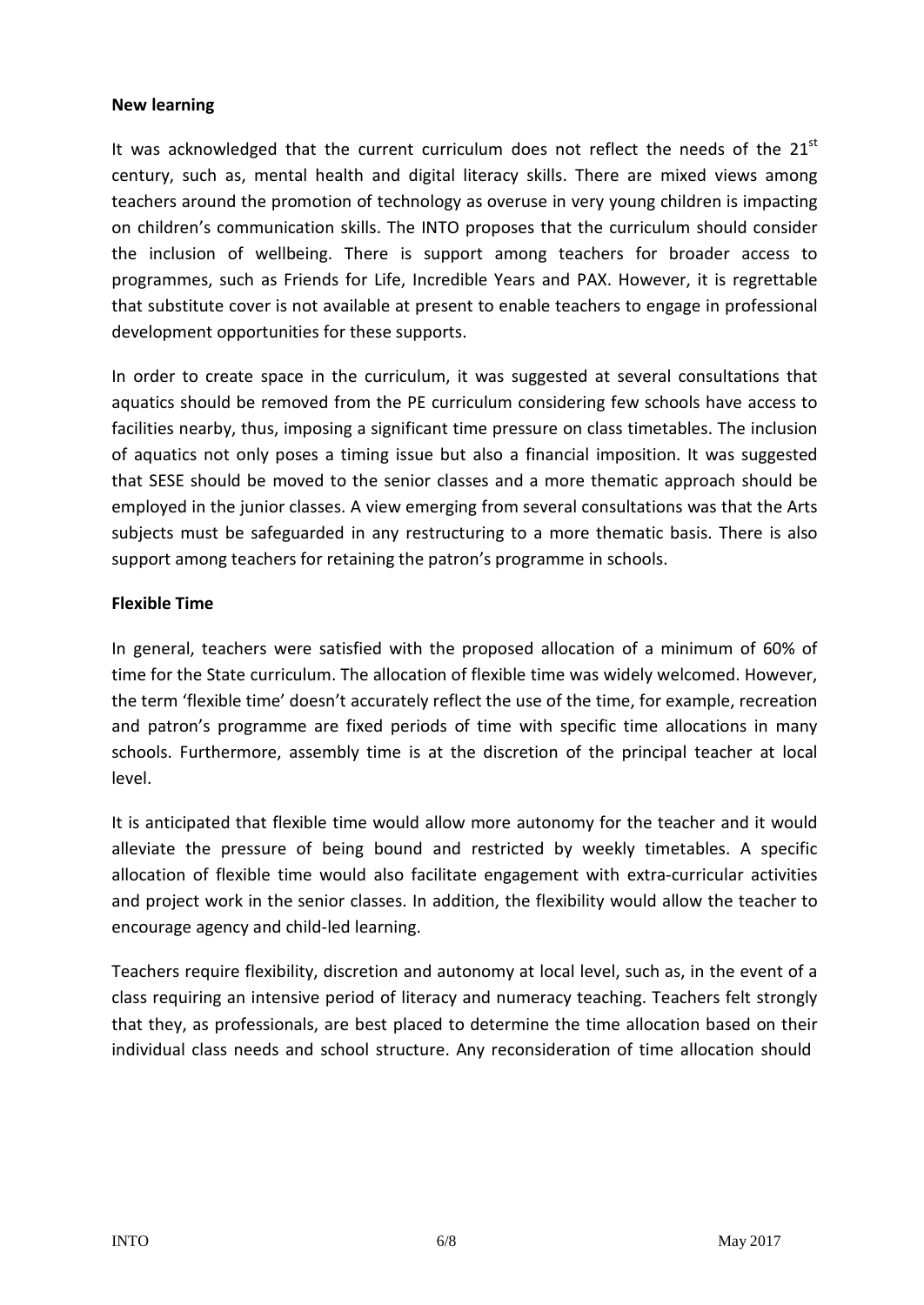take account of time for teacher planning in light of increasing demands for paperwork. Moreover, any flexible time should not be accompanied with a requirement to document, further increasing the burden of paperwork.

#### **Time allocation**

There was support among teachers that mathematics and language should retain the dedicated weekly time allocation and that this time should not be compromised as literacy and numeracy skills underpin all other aspects of the curriculum. Teachers supported the idea that all other subjects should have a monthly allocation of time. Such an allocation was considered most ideal as a shorter period may be too prescriptive while a longer period may be ineffective. However, it was also proposed that the Arts subjects need to be ring fenced as there is concern that they would be the most likely casualty in any review of time allocation. Moreover, teachers resent unilateral decisions to change time allocations without consultation and without a broader consideration of the holistic nature of the primary school curriculum

Consideration could be given to general time allocations banded in areas similar to SESE allowing for more specific time allocations as children progress through the school. The teacher should have discretion to determine the exact time allocation based on local needs and considerations. There was support for more time in mathematics, particularly in the senior classes. It was also suggested that the junior classes require more language and mathematics time and perhaps less SESE time.

## **Guidance**

Teachers' views differed in relation to the need for guidance on the use of flexible time. Some teachers were concerned that guidance could erode autonomy and discretion while others acknowledged the need for non-prescriptive guidelines to support the use of flexible time. Without recommended guidelines, there was a concern that some subjects would miss out. Suggestions for guidelines included examples of time allocations for a month for each class level and planning time at a whole school level. In addition, teachers would require clarification in conveying the use of time in timetables and planning notes.

## **Conclusion**

The INTO favourably considers proposals that seek to address the issue of curriculum overload and paperwork for teachers. The INTO will not support any curriculum changes that result in increased paperwork and planning. The objective must be to reduce the current demands for paperwork and to address current curriculum overload.

The INTO supports a play-based, thematic and integrative approach to teaching and learning, however, there are a number of pre-requisites that underpin the successful